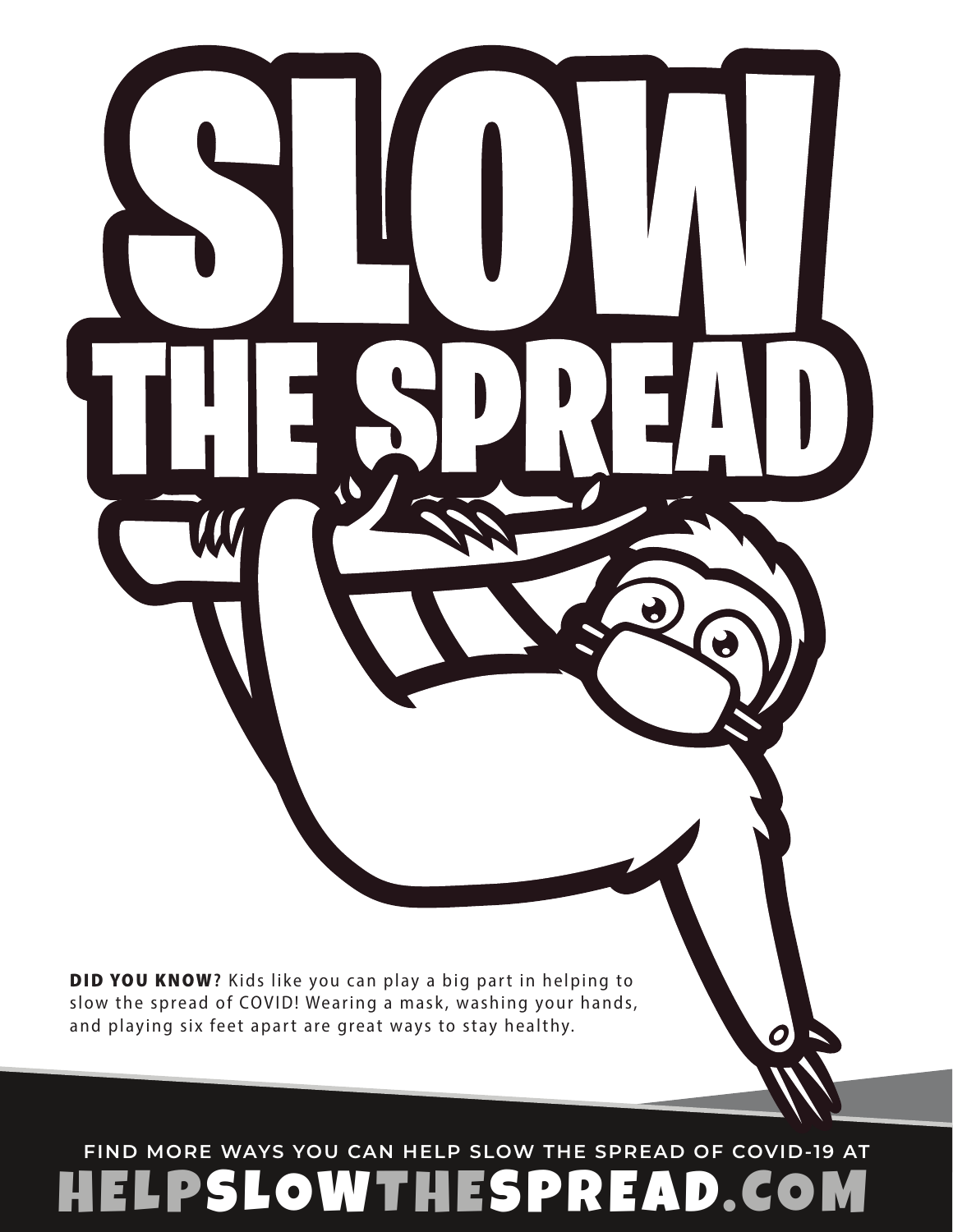

# DESIGN A MASK FOR OWEN



DID YOU KNOW? COVID germs are spread through tiny drops in the air when we cough, sneeze, breathe, or talk. The germs love to travel through our noses and mouths. That's why it's important to wear a mask over your mouth and nose.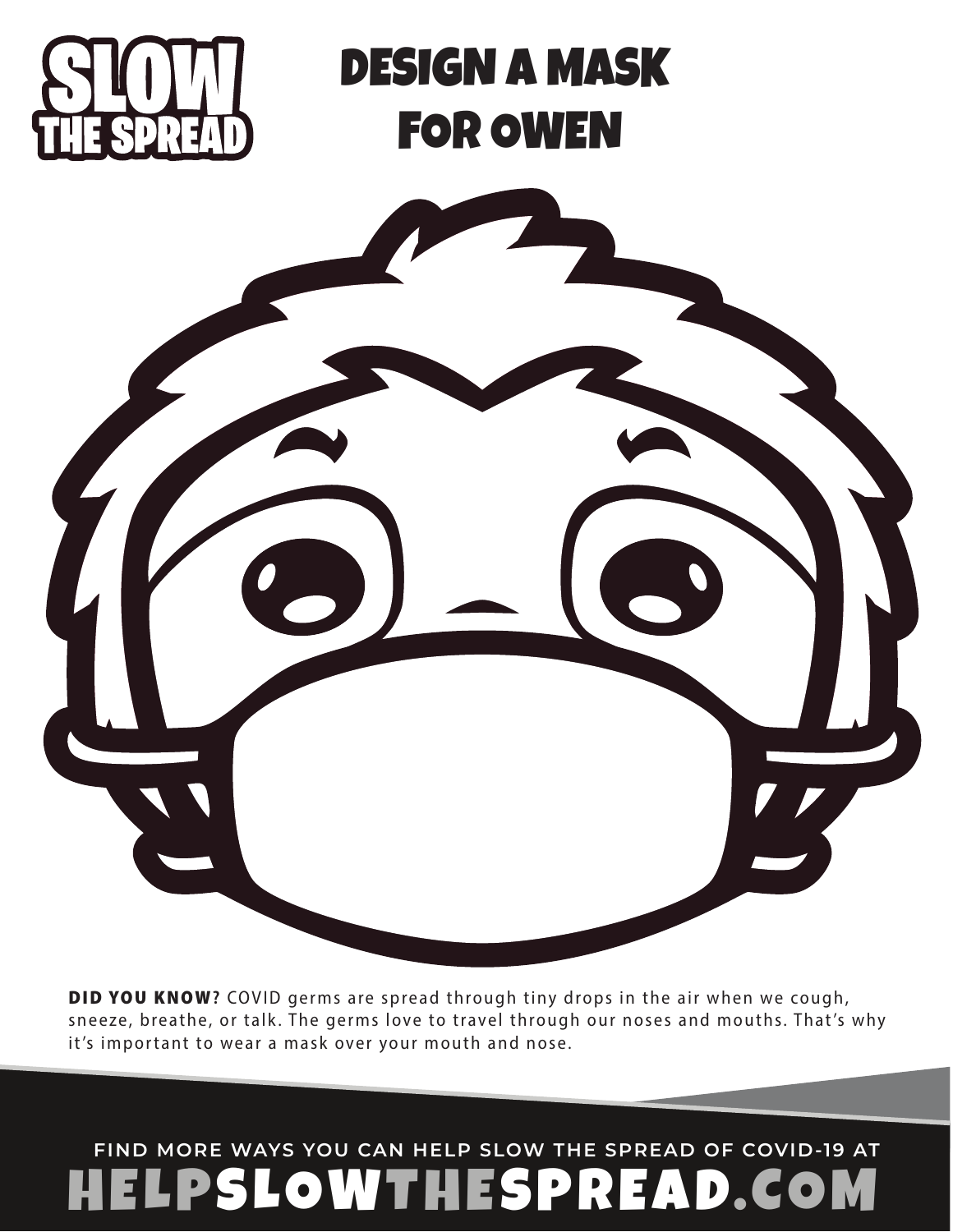

DID YOU KNOW? Washing your hands (or paws) with soap and water for twenty seconds can kill the germs that make you sick. Try singing the Alphabet or "Happy Birthday" two times while washing to make sure you've washed long enough!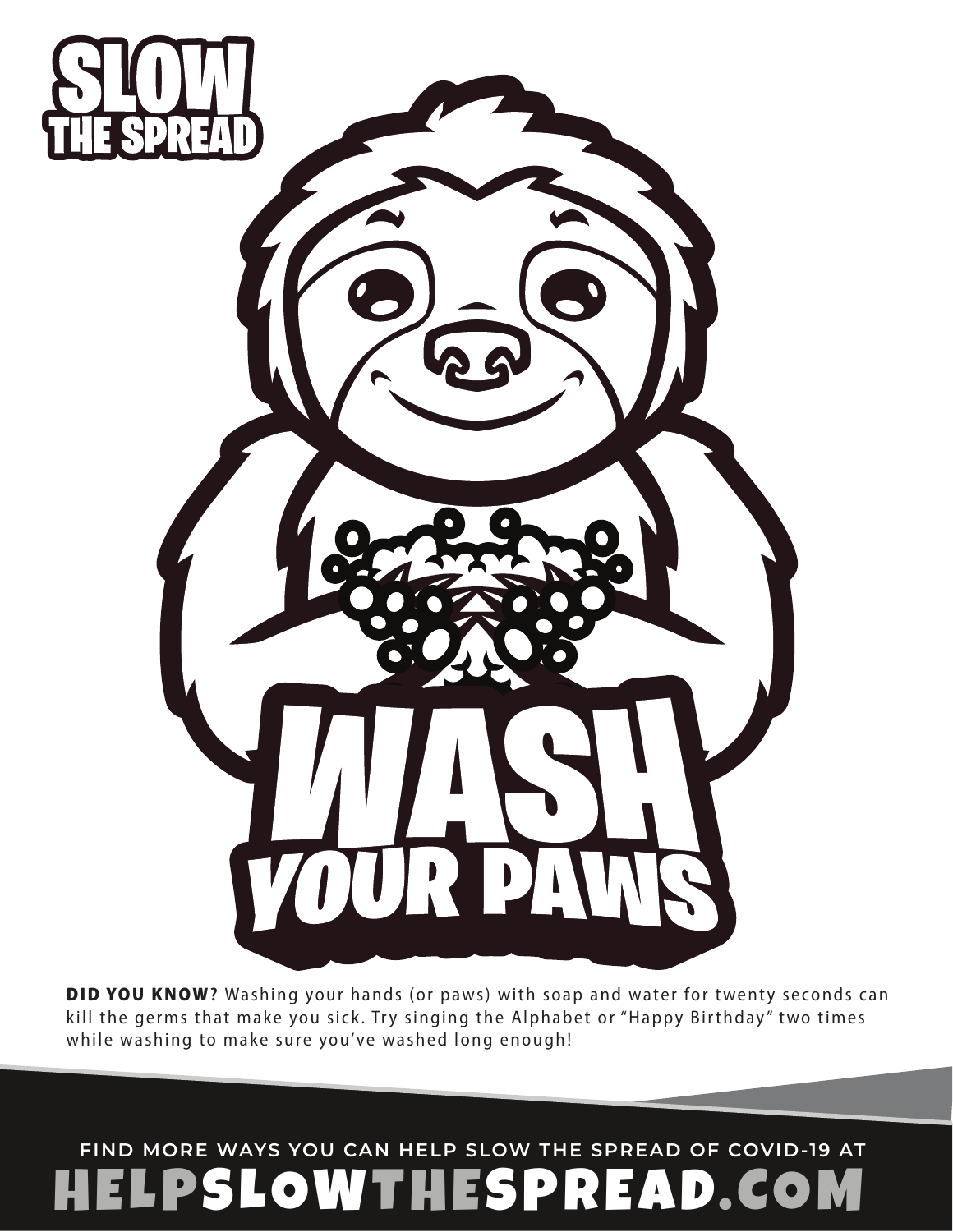



DID YOU KNOW? When you hang out and play with people you haven't seen in awhile, it's easy for COVID germs to jump ſ rom one person to another. That's why it's important to play games that let you keep a safe distance, like "I Spy," "Simon Says," dance parties, or more!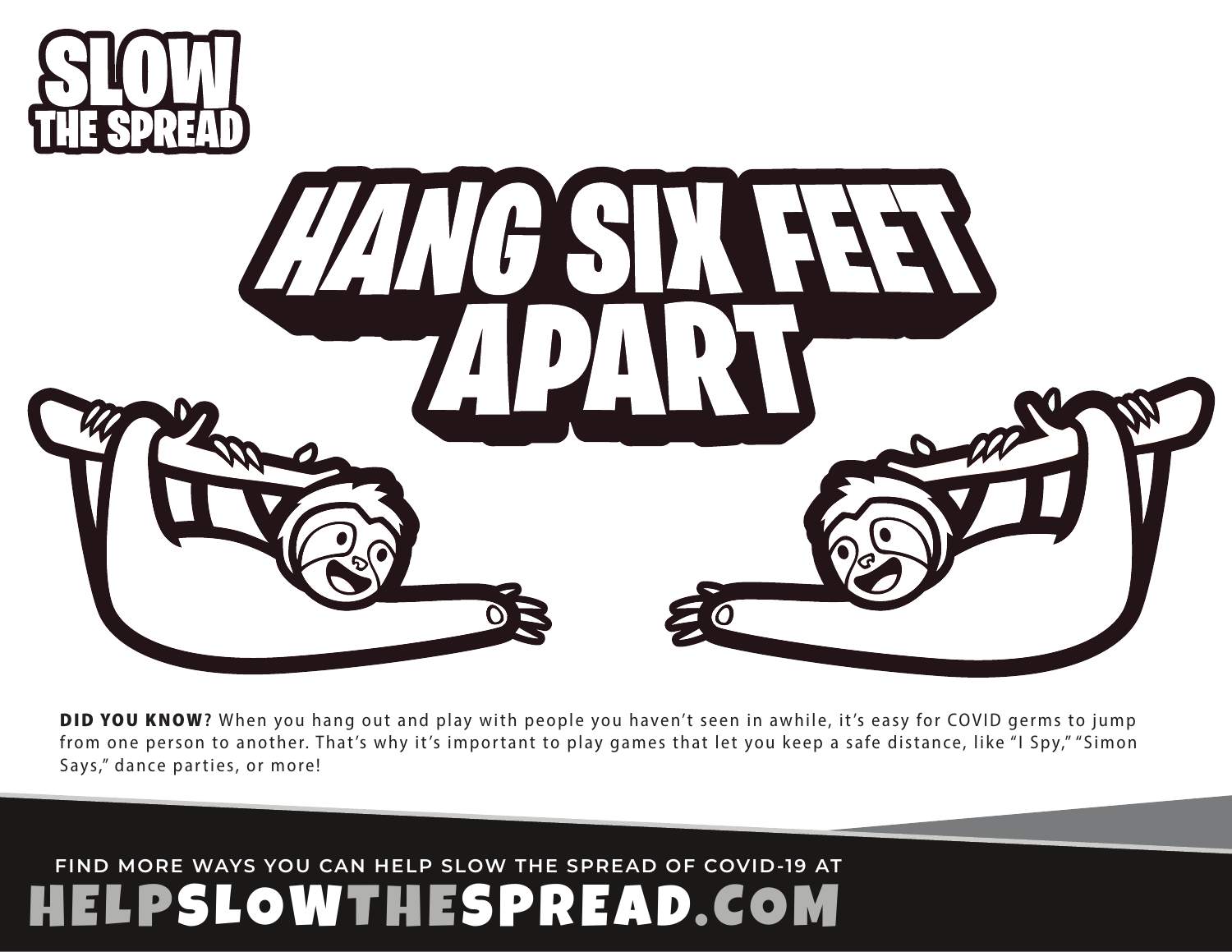

## DRAW A HOME FOR OWEN



DID YOU KNOW? Germs love to spread in large groups of people. That's why it's important to wear a mask, wash your hands, and hang six feet apart when you're not at home.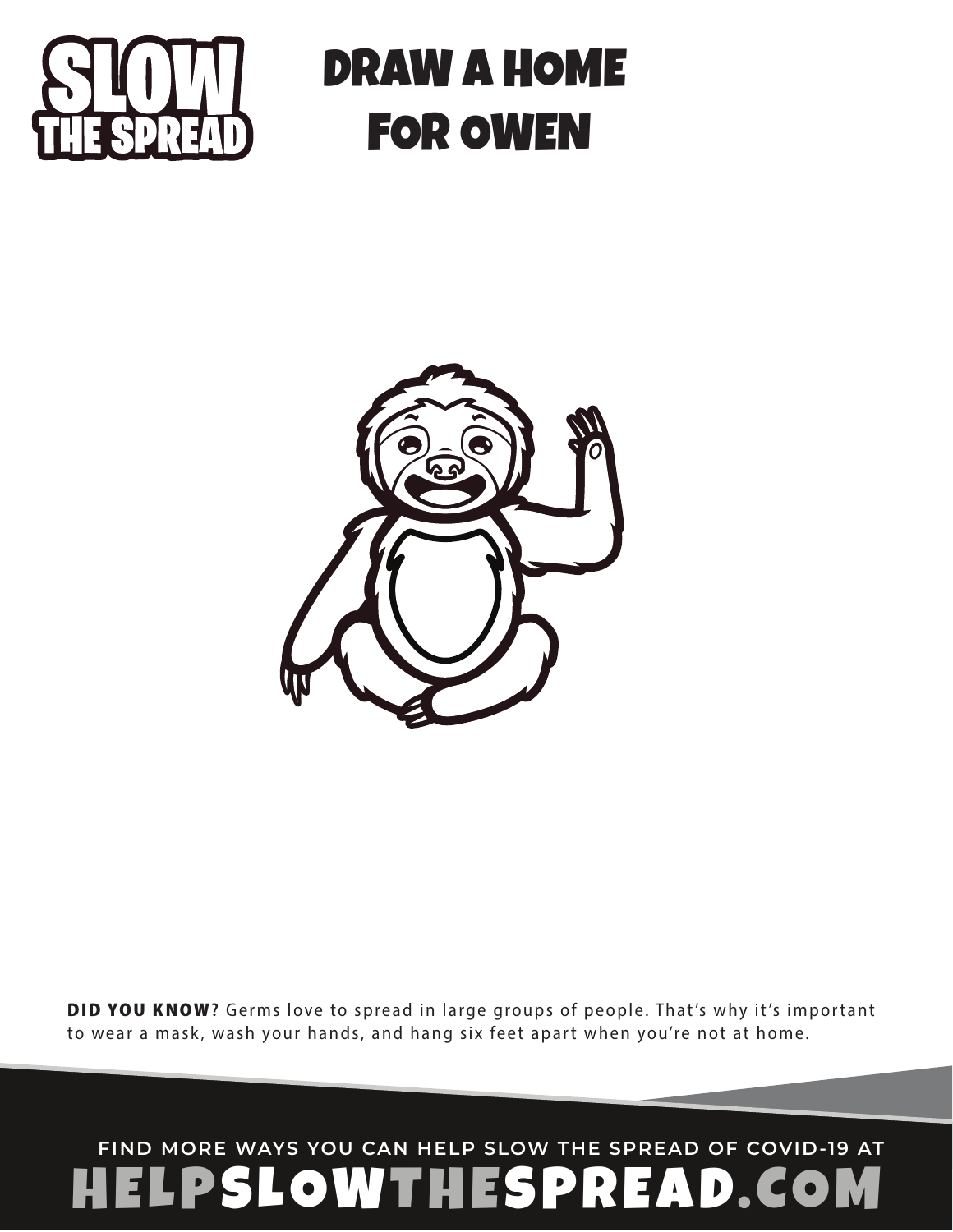

DID YOU KNOW? COVID germs are spread through tiny drops in the air when we cough, sneeze, breathe, or talk. That's why it's important to wear a mask over your mouth and nose, wash your hands with soap and water, and maintain a space of six ſ feet between other people.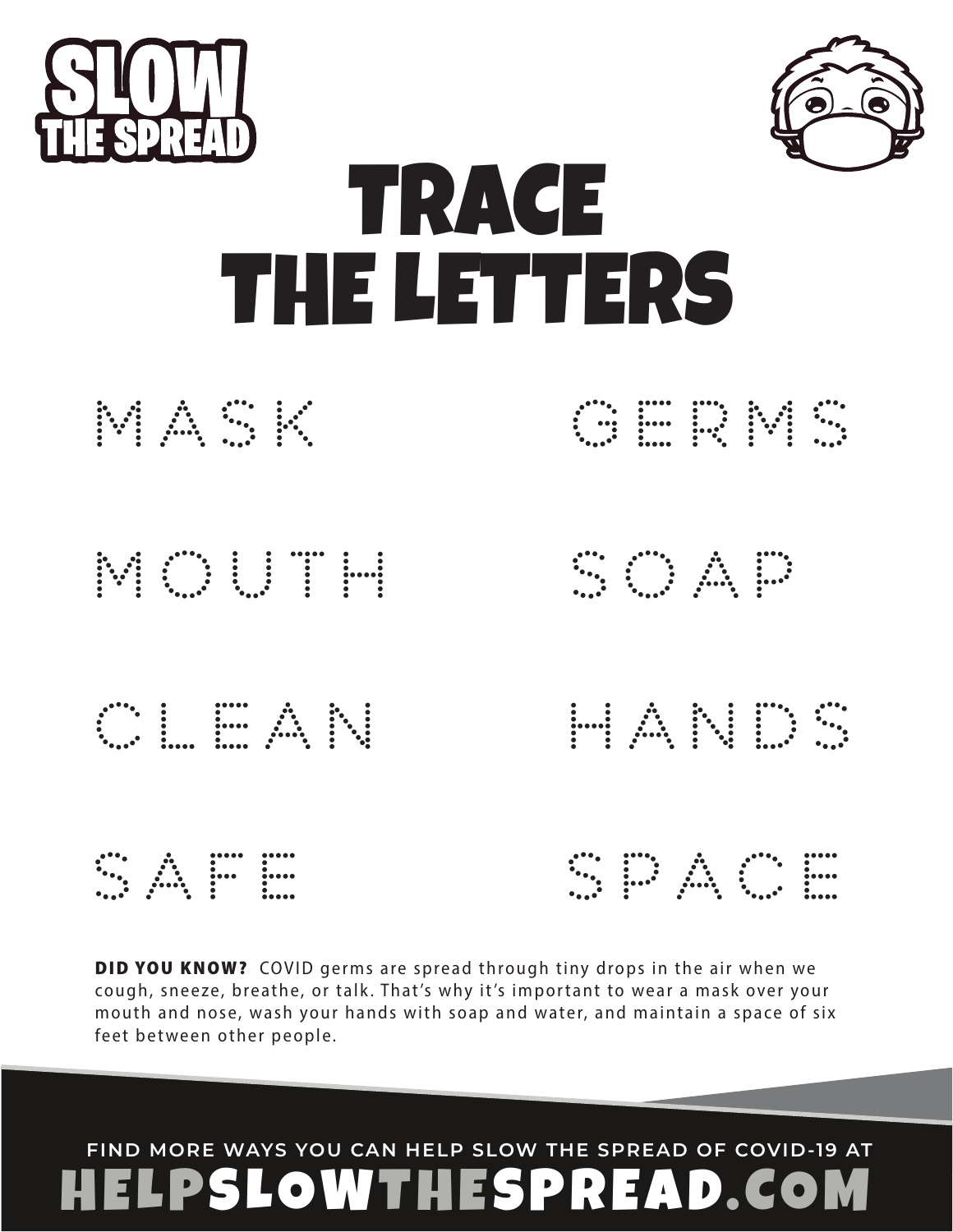

DID YOU KNOW? COVID is a tricky virus. While it might only feel like a cold to some people, others may be sick enough to go to the hospital! That's why it's so important for kids like you to help slow the spread by wearing masks, washing your hands, and staying six feet apart.

| <b>TO FORM THE WORDS</b>                                      | <b>NOSE</b> | <b>MOUTH</b> | COVID | <b>GERMS</b>                         | MASK |
|---------------------------------------------------------------|-------------|--------------|-------|--------------------------------------|------|
| <b>KAMS</b><br><u> 1990 - Jan Barbara Barat, prima popula</u> |             | <b>EMRSG</b> |       |                                      |      |
|                                                               |             | <b>AOSP</b>  |       |                                      |      |
| $ACELN$ ________                                              |             | <b>HAWS</b>  |       | <u> 1990 - Johann Barbara, martx</u> |      |
| $VDOIC$ $\_\_$                                                |             | <b>EOSN</b>  |       |                                      |      |
| EASF                                                          |             |              |       | THAHLE ______                        |      |

word jumble

HEALTH CLEAN SAFE SOAP WASH

**UNSCRAMBLE THE LETTERS**